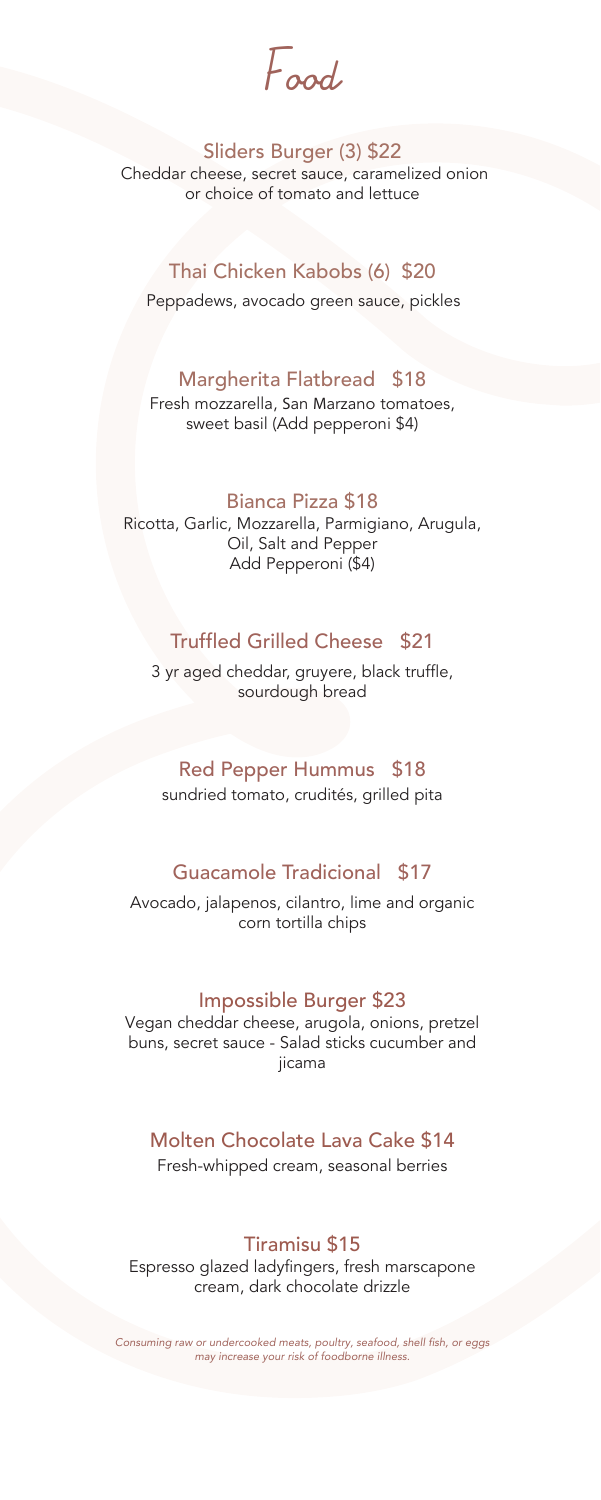Cocktails

# \$19

### Elsie De Wolfe

Ketel One Cucumber and Mint, lemon, Rose Water, Chandon sparkling rosé

#### Frosé (\$22)

Bodvar Rosé, Codigo Rosa Tequila and JF Hayden's Mango Liquor, Strawberry Purée, lemon

The Pom-Tini Ketel One, Pomegranate Syrup, Lime

The Sunset Empress 1908 Gin, House-Made Strawberry Lemonade, Soda

The Duke Tangueray, St. Germain, Cucumber, Lemon, Soda

Versailles Angel's Envy, Rosemary, Canton Ginger, Agave

Apple Cider Bourbon Woodinville Bourbon, Apple Cider, Lemon, Agave

Earl Grey Old Fashion Bulleit Rye, Earl-Grey Tea-infused, Bitters

Penicillin Johnnie Walker, Lagavulin 8, Honey, Lemon

Belle Vera Código Blanco, Ginger, Apricot, Lime

#### Colony Club

Illegal Mezcal, Pineapple, Infused Jalapeño Syrup, Lime

Drina Delight Hennessy XO, Dark Creme de Cacao, Heavy Cream, Kahlua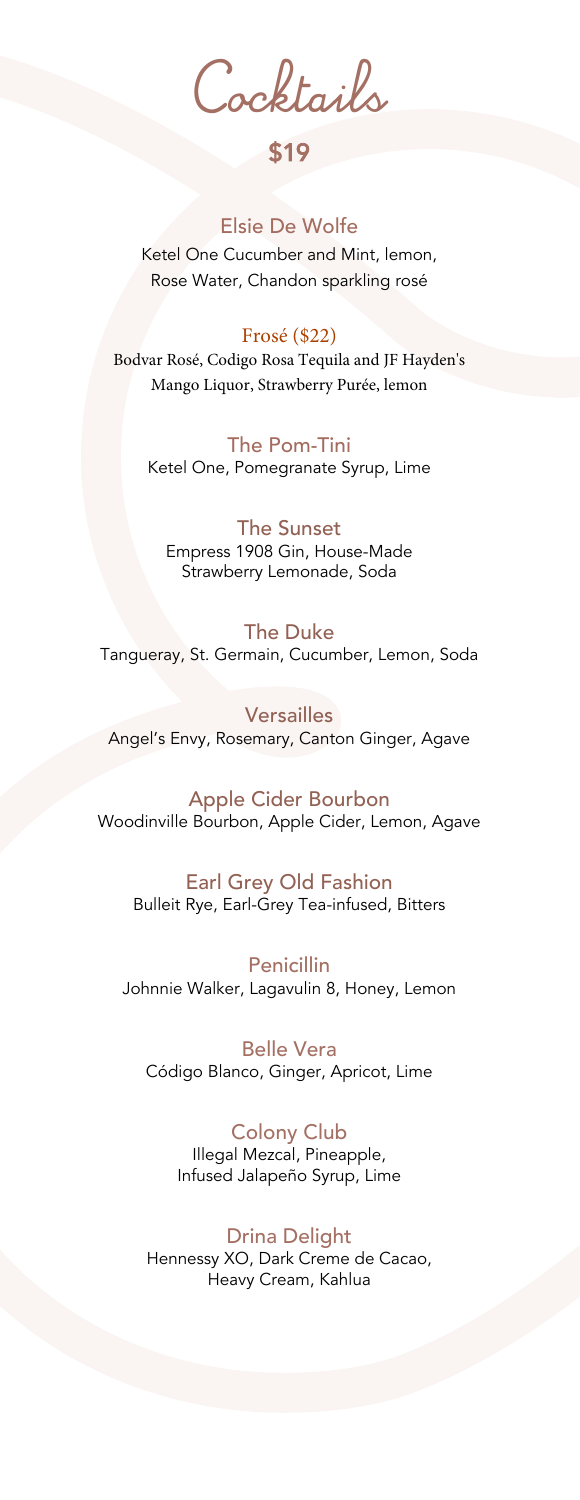Sangria

### Peach Rosé Sangria

Bodvar Rose' Wine, Creme de Peche, white peach purée

#### Red Room Sangria

Diora Pinot Noir, Bulleit Bourbon, Hennessy VSOP, orange, pomegranate, honey

### Margarita Sangria

Baron Herzog Sauvignon Blanc, Codigo 1530 Blanco, agave, pineapple, lime

#### Mimosa Sangria

Paul de Coste Blanc de Blanc Brut, Chambord, orange, pineapple

Wines

Prosecco Bread & Butter, Veneto, Italy 16/90

Sparkling Chandon, *Napa Valley, California* 19/90 Chandon Garden Spritz, Argentina 19/90 Veuve du Vernay Brut Rose', France 19/90

## **Champagne** Veuve Clicquot Cuvée, *Reims, France* 31 Veuve Clicquot Cuvée Rosé, *Reims, France* 34

#### Rosé

Bodvar Rosé 16/90 Quinn Rosé 18/120

#### **Whispering Angel** 18/120

#### **White**

Giesen Sauvignon Blanc, Marlborough, New Zealand 17/90

Altavia Pinot Grigio, Trentino Alto-Adige, Italy 16/75

> Sonoma Cutrer Chardonnay 19/95

#### Red

Angeline Pinot Noir 2019 Mendocino, California 18/85

Malbec 19/90 Crocus L'Atelier 2014 Cahors, France

Medoc 21/100 Chateau La Tour de By Bordeaux, France

Newton Red Blend 2018 Cabernet Sauvignon 18/80

### BEERS \$9

Amstel Light Heineken Heineken Light Pilsner Urquell Voodoo Ranger IPA Blue Moon Corona Peroni

Voss or Pellegrino Water \$10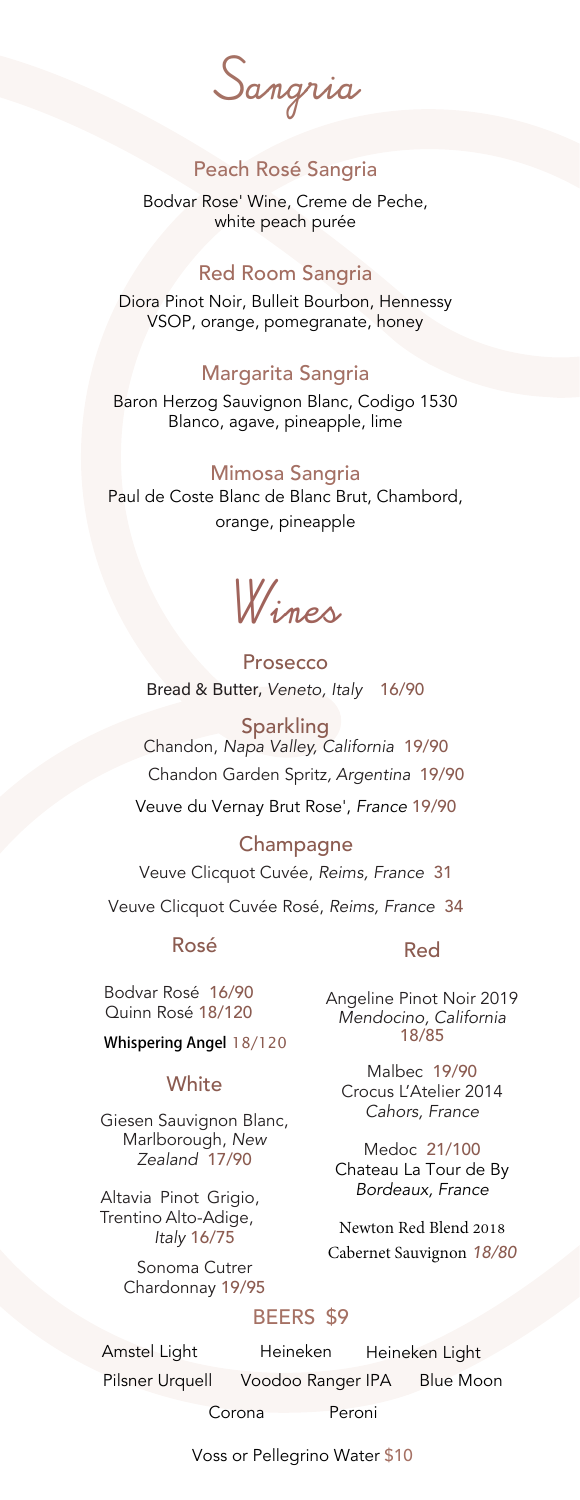Bottle Service

#### Vodka

Titos \$550 Grey Goose \$575 Grey Goose 1.5L \$975 Ketel One \$550 Ketel One Botanicals \$450 Belvedere \$575 Belvedere 1.5L \$975

#### Gin

Tanqueray 10 \$475 Hendricks \$475 Fords \$475

#### Rum

Bacardi \$550 Brugal Anejo \$550 Ron Zacapa 23 \$550

#### Tequila & Mezcal

 Casamigos Blanco \$575 Casamigos Reposado \$650 Casamigos Anejo \$650 Casamigos Mezcal \$650 Don Julio Blanco \$550 Don Julio Repo \$575 Don Julio Anejo \$575 Don Julio 1942 \$1150 Montelobos \$550 Código 1530 Blanco \$550 Código 1530 Rosa \$550 Patrón Silver \$575 Gran Patrón Platinum \$1150 Gran Patrón Platinum Magnum \$2,350 Don Julio 1942 Magnum \$2,350 Herradura Ultra \$875

### Scotch & Whiskey

Angel's Envy \$575 Bulleit Bourbon \$475 Bulleit Rye \$475 Johnnie Walker Black \$575 Johnnie Walker Blue \$1150 Glenmorangie 10 \$475 Glenmorangie 18 \$1450 Macallan Rare Cask \$1450

#### **Cognac**

Hennessy VS \$575 Hennessy XO \$875 Remy Martin Louis XIII \$4500